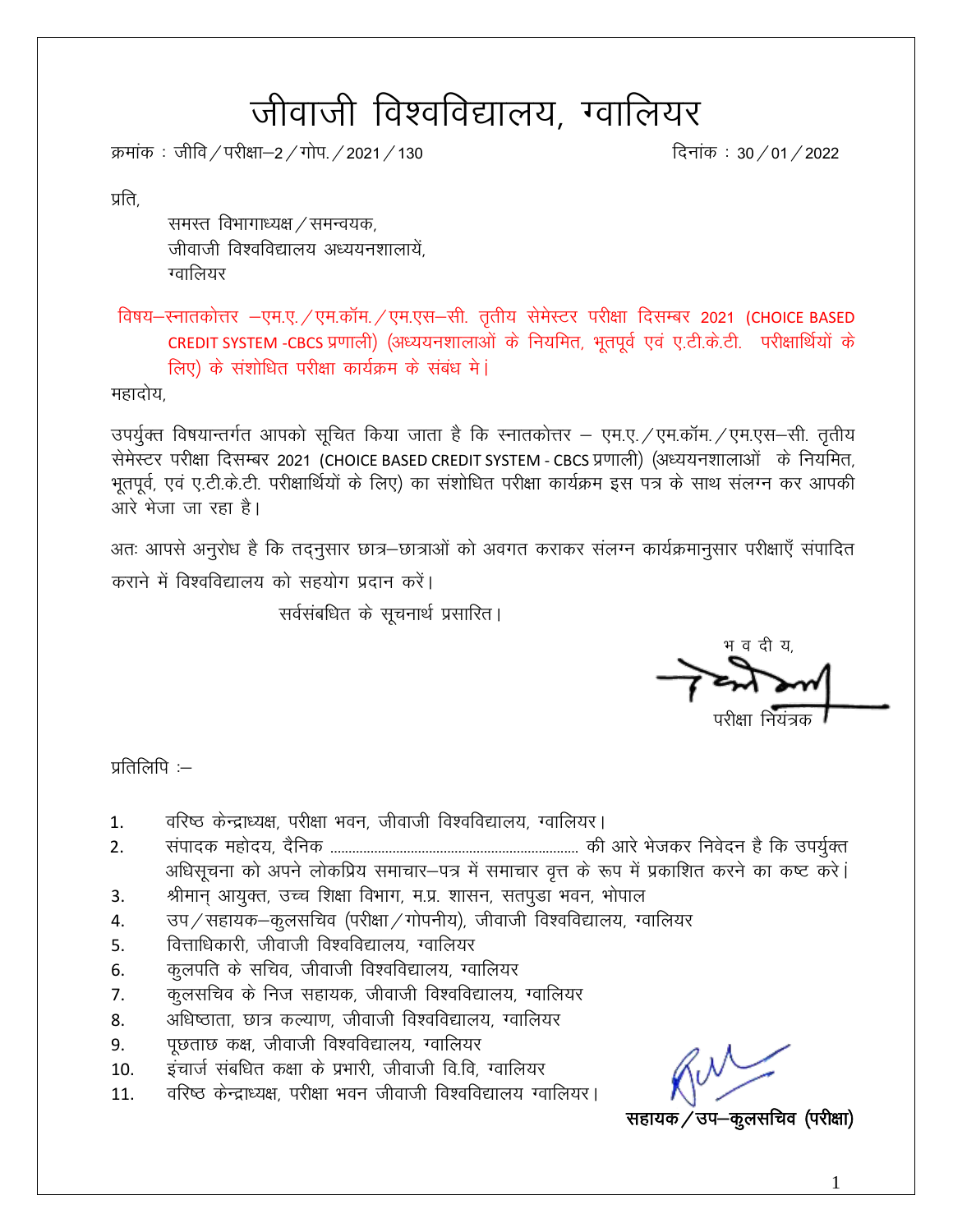## **J I W A J I U N I V E R S I T Y, G W A L I O R**

**REVISED TIME TABLE OF M.A./M.COM./M.SC. THIRD SEMESTER EXAM DEC. 2021**

#### **(CHOICE BASED CREDIT SYSTEM-CBCS)**

**(For SOS - Regular/ATKT & Ex-Students)**

**Exam Centre : Pariksha Bhawan, Jiwaji University, Gwalior**

## **Time : 02.00 PM to 05.00 PM**

|  |  |  | M.A. (HINDI) Third Semester |
|--|--|--|-----------------------------|
|--|--|--|-----------------------------|

(For SOS/ – ATKT-Student Only)

| Date       | Day             | <b>Paper Code</b> | <b>Subject Name</b>                |
|------------|-----------------|-------------------|------------------------------------|
| 07-02-2022 | <b>Monday</b>   | Paper-301         | आधुनिक हिन्दी काव्य और उसका इतिहास |
| 10-02-2022 | <b>Thursday</b> | Paper-302         | भाषा विज्ञान एवं हिन्दी भाषा       |
| 14-02-2022 | <b>Monday</b>   | Paper-303         | हिन्दी साहित्य का इतिहास           |
| 18-02-2022 | Friday          | Paper-304         | <u>'</u> प्रयोजन मूलक हिन्दी       |

| M.A. (English) Third Semester |  |
|-------------------------------|--|
|-------------------------------|--|

(For SOS/ – Regular/ATKT/ Ex-student Only)

| Date             | Day             | <b>Paper Code</b> | <b>Subject Name</b>                     |
|------------------|-----------------|-------------------|-----------------------------------------|
| $07 - 02 - 2022$ | <b>Monday</b>   | Paper-301         | <b>CRITICAL THEORY</b>                  |
| 10-02-2022       | <b>Thursday</b> | Paper-302         | <b>ENGLISH LANGUAGE</b>                 |
| 14-02-2022       | <b>Monday</b>   |                   | Paper-303 (A) INDIAN WRITING IN ENGLISH |
| 18-02-2022       | Friday          |                   | Paper-304 (A) AMERICAN LITERATURE       |

#### **M.A. (Sanskrit) Third Semester** (For SOS/ – Regular/ATKT/Ex-student Only)

| Date       | Day           | Paper Code | <b>Subject Name</b>                |
|------------|---------------|------------|------------------------------------|
| 07-02-2022 | <b>Monday</b> | Paper-301  | साहित्य<br>शास्त्र                 |
| 10-02-2022 | Thursday      | Paper-302  | वाह्रमय एवं आधुनिक विश्व<br>सस्कृत |
| 14-02-2022 | <b>Monday</b> | Paper-303  | काव्यशास्त्र                       |
| 18-02-2022 | Friday        | Paper-304  | नाटयशास्त्र                        |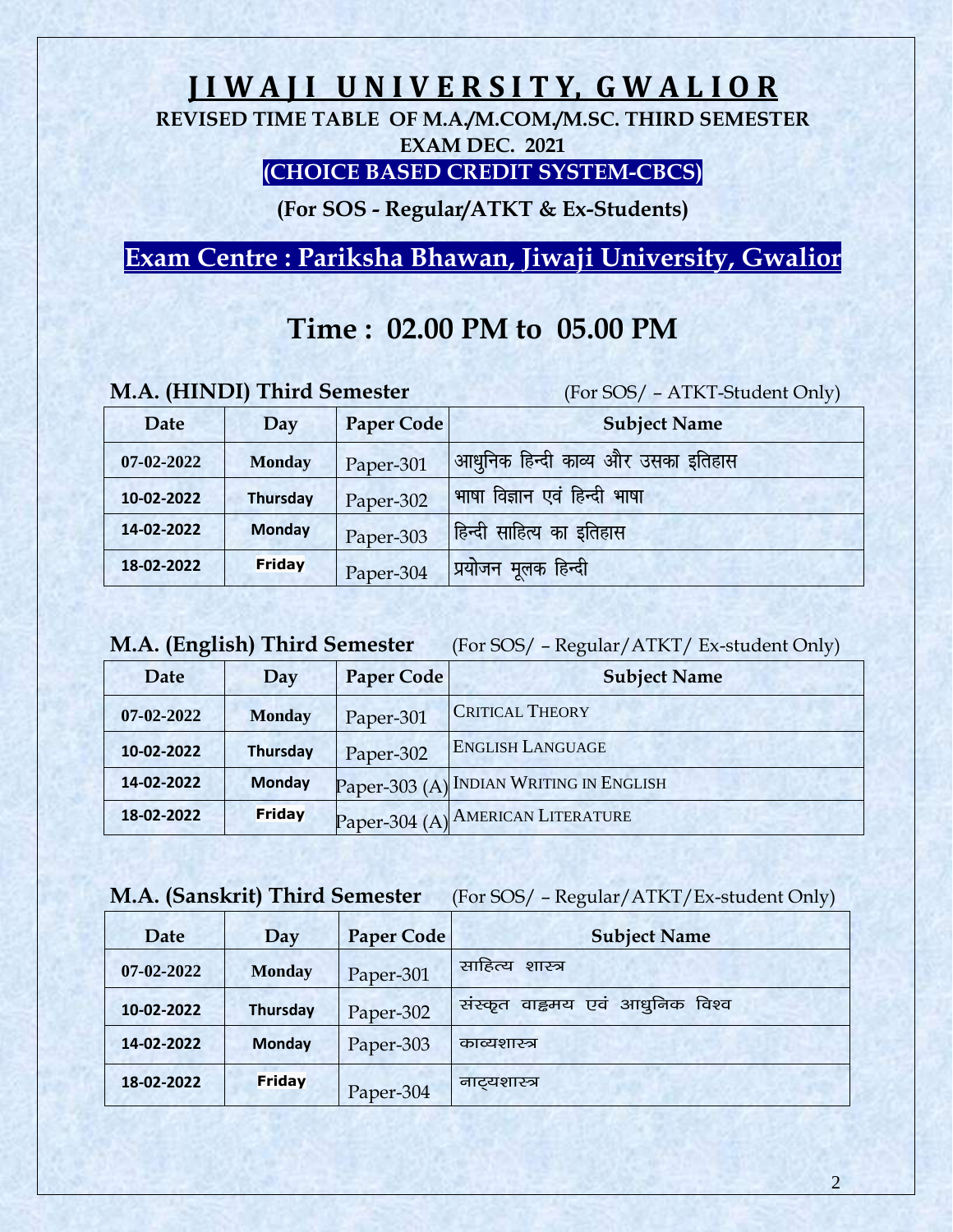| Date                | Day             | <b>Paper Code</b> | <b>Subject Name</b>                                                           |
|---------------------|-----------------|-------------------|-------------------------------------------------------------------------------|
| 07-02-2022          | <b>Monday</b>   | Paper-301         | POLITICAL PHILOSOPHY III : MODERN INDIAN<br>POLITICAL THOUGHT                 |
| 10-02-2022          | <b>Thursday</b> | Paper-302         | INDIAN POLITICS III: STATE POLITICS IN INDIA.                                 |
| 14-02-2022          | <b>Monday</b>   | Paper-303         | <b>GANDHIAN POLITICAL PHILOSOPHY AND ACTION</b>                               |
| ** OPTIONAL PAPER** |                 |                   |                                                                               |
| 18-02-2022          | Friday          | Paper-304 (A)     | PANCHAYATI RAJ & RURAL DEVELOPMENT<br>ADMINISTRATION WITH DUE REFERENCE TO MP |
|                     |                 | Paper-304 $(B)$   | <b>ADMINISTRATIVE THINKERS</b>                                                |

## **M.A. (Political Science) Third Semester (For SOS/ – Regular/ATKT/Ex-student Only)**

## **M.A. (Economics) Third Semester (For SOS/ – Regular/ATKT/Ex-student Only)**

| Date             | Day             | <b>Paper Code</b> | <b>Subject Name</b>                        |
|------------------|-----------------|-------------------|--------------------------------------------|
| $07 - 02 - 2022$ | <b>Monday</b>   | Paper-301         | <b>ECONOMICS OF GROWTH AND DEVELOPMENT</b> |
| 10-02-2022       | <b>Thursday</b> | Paper-302         | <b>ECONOMICS OF INDUSTRIES</b>             |
| 14-02-2022       | <b>Monday</b>   | <b>PAPER-303</b>  | ENVIRONMENTAL ECONOMICS                    |
| 18-02-2022       | <b>Friday</b>   | Paper-304 $(D)$   | <b>AGRICULTURE ECONOMICS - I</b>           |

## **M.A. (History) Third Semester**

| Date             | Day           | <b>Paper Code</b> | <b>Subject Name</b>                                                             |
|------------------|---------------|-------------------|---------------------------------------------------------------------------------|
| $07 - 02 - 2022$ | <b>Monday</b> | Paper-301         | 20 <sup>TH</sup> CENTURY WORLD (1900 TO 1945 AD)                                |
| 10-02-2022       | Thursday      | Paper-302         | HISTORY OF MODERN INDIA (1858 TO 1917 AD)                                       |
| 14-02-2022       | <b>Monday</b> | Paper-303         | <b>ELECTIVE GENERIC - CULTURAL HISTORY OF</b><br>MODERN INDIA (1740 TO 1858 AD) |
|                  |               | Paper-304 $(A)$   | HISTORY OF INDIA FROM 6 <sup>TH</sup> CENT. B.C. TO 650<br>$AD-I$               |
| 18-02-2022       | Friday        | Paper-304 $(B)$   | HISTORY OF MEDIEVAL INDIA (1526 TO 1605 AD)<br>$-I$                             |
|                  |               | Paper-304 $(C)$   | HISTORY OF MODERN INDIA(1917 TO 1947 AD) - I                                    |
|                  |               | Paper-304 $(D)$   | HISTORY OF MODERN INDIA(1805 TO 1857 AD)-I                                      |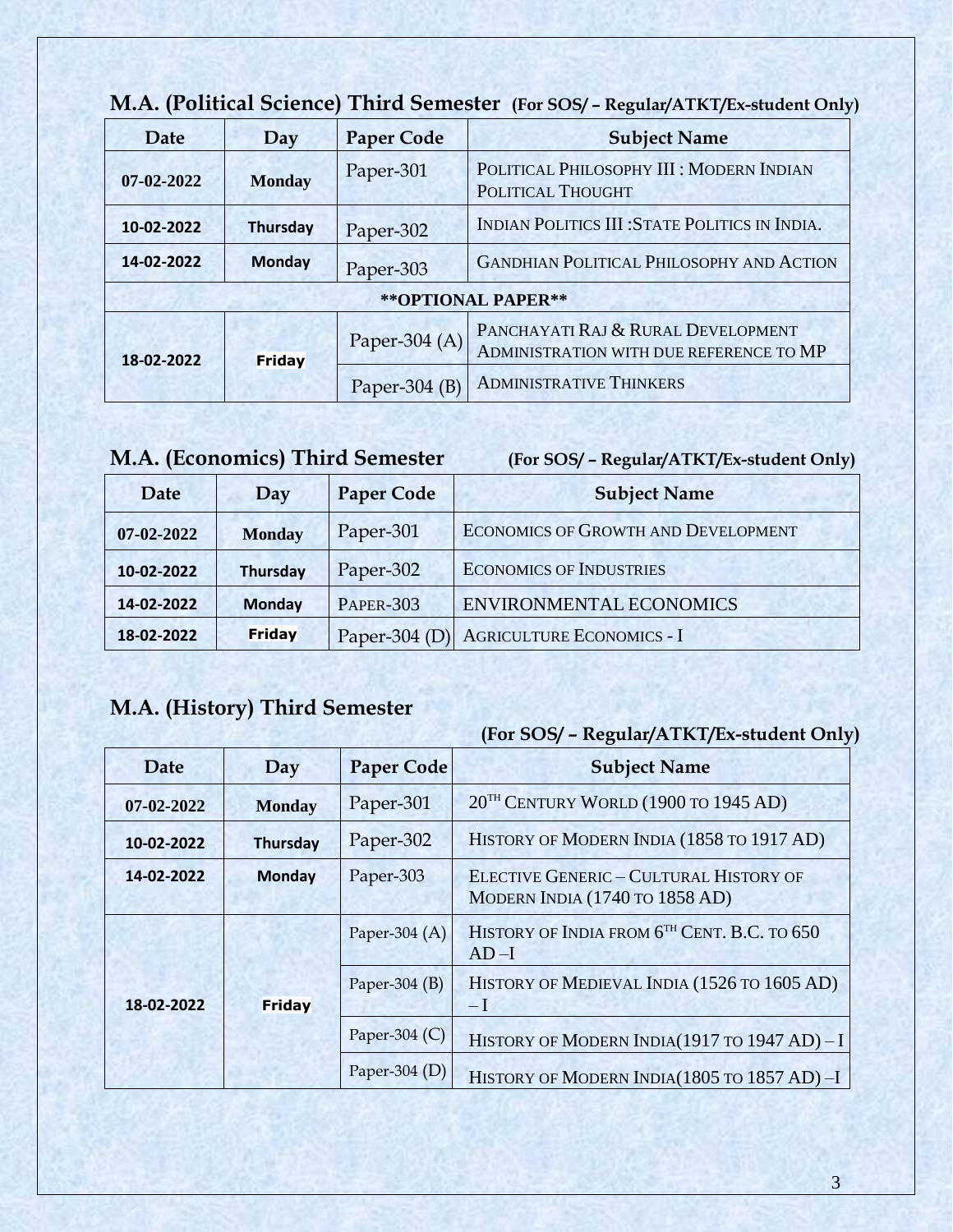| Date             | Day             | <b>Paper Code</b> | <b>Subject Name</b>     |
|------------------|-----------------|-------------------|-------------------------|
| $07 - 02 - 2022$ | <b>Monday</b>   | Paper-301         | ज्योतिष–द्वितीय<br>होरा |
| 10-02-2022       | <b>Thursday</b> | Paper-302         | संहिता<br>विज्ञान       |
| 14-02-2022       | <b>Monday</b>   | Paper-303         | एस्ट्रोलॉजी<br>मेडीकल   |
| 18-02-2022       | Friday          | Paper-304         | ज्योतिष<br>वाणिज्य      |

**M.A. (Jyotirvigyan) Third Semester** (For SOS/ – Regular/ATKT/Ex-student Only)

#### **M.A. (Yoga) Third Semester** (For SOS/ – Regular/ATKT/ Ex-student Only)

| Date       | Day             | Paper Code      | <b>Subject Name</b>                        |
|------------|-----------------|-----------------|--------------------------------------------|
| 07-02-2022 | <b>Monday</b>   | <b>MAYG 301</b> | Yoga and Health                            |
| 10-02-2022 | <b>Thursday</b> | <b>MAYG 302</b> | <b>Research Methodology and Statistics</b> |
| 14-02-2022 | <b>Monday</b>   | <b>MAYG 303</b> | <b>General Psychology</b>                  |
| 18-02-2022 | <b>Friday</b>   | <b>MAYG 304</b> | <b>Indian Philosophy</b>                   |

## **M.A. (A.I.H.C. & Archeology) Third Semester**

#### **(For SOS/ – Regular/ATKT/Ex-student Only)**

|                  |                 |                   | $\epsilon$<br>J 1                                     |
|------------------|-----------------|-------------------|-------------------------------------------------------|
| Date             | Day             | <b>Paper Code</b> | <b>Subject Name</b>                                   |
| $07 - 02 - 2022$ | <b>Monday</b>   | Paper-301         | PREHISTORIC INDIA                                     |
| 10-02-2022       | <b>Thursday</b> | Paper-302         | PRINCIPLES AND METHODS OF FIELD<br><b>ARCHAEOLOGY</b> |
| 14-02-2022       | <b>Monday</b>   | Paper-303         | HISTORY OF STUPA AND ROCK CUT ARCHITECTURE            |
| 18-02-2022       | Friday          | Paper-304         | HISTORY OF INDIAN SCULPTURES AND PAINTINGS            |
| 21-02-2022       | <b>Monday</b>   | Paper-305         | <b>SCIENCE AND TECHNOLOGY IN ANCIENT INDIA</b>        |

#### **M.A. (Public Administration) Third Semester**

|                     |                 |                   | (For SOS/ - Regular/ATKT/Ex-student Only) |
|---------------------|-----------------|-------------------|-------------------------------------------|
| Date                | Day             | <b>Paper Code</b> | <b>Subject Name</b>                       |
| $07 - 02 - 2022$    | <b>Monday</b>   | Paper-301         | PUBLIC ADMINISTRATION IN INDIA            |
| 10-02-2022          | <b>Thursday</b> | Paper-302         | <b>ADMINISTRATIVE THOUGHT</b>             |
| 14-02-2022          | <b>Monday</b>   | Paper-303 $(A)$   | <b>SOCIAL WELFARE ADMINISTRATION</b>      |
| ** OPTIONAL PAPER** |                 |                   |                                           |
| 18-02-2022          |                 | Paper-304 $(A)$   | RURAL DEVELOPMENT ADMINISTRATION          |
|                     | Friday          | Paper-304 $(B)$   | HUMAN RESOURCE MANAGEMENT                 |
|                     |                 |                   |                                           |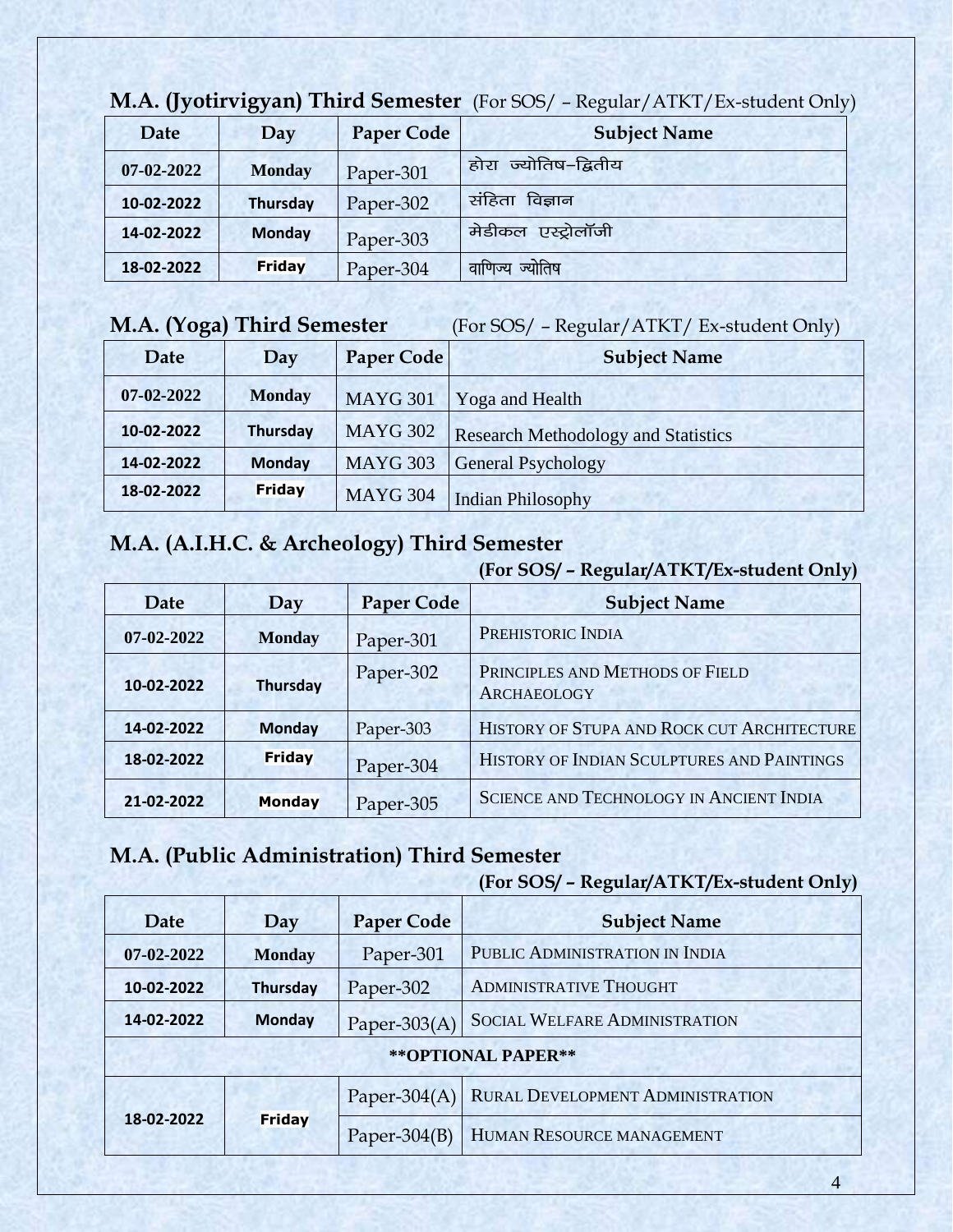## **M.Com. (Third Semester)**

**(For SOS/ – Regular/ATKT/Ex-student Only)** 

| Date       | Day             | <b>Paper Code</b> | <b>Subject Name</b>                |
|------------|-----------------|-------------------|------------------------------------|
| 07-02-2022 | <b>Monday</b>   | Paper-301         | <b>MARKETING MANAGEMENT</b>        |
| 10-02-2022 | <b>Thursday</b> | Paper-302         | <b>INDIAN FINANCIAL SYSTEM</b>     |
| 14-02-2022 | <b>Monday</b>   | Paper-303 $(B)$   | <b>CONSUMER BEHAVIOR</b>           |
| 18-02-2022 | Friday          | Paper-304 $(D)$   | <b>INCOME TAX LAW AND PRACTICE</b> |
| 21-02-2022 | <b>Monday</b>   | Paper-304 $(D)$   | <b>PUBLIC FINANCE</b>              |

## **M.Sc. (Mathematics) Third Semester**

#### **(For SOS/ - Regular/ ATKT/Ex-student Only)**

| Date       | Day             | <b>Paper Code</b> | - 77<br><b>Subject Name</b>                                     |
|------------|-----------------|-------------------|-----------------------------------------------------------------|
| 07-02-2022 | <b>Monday</b>   | Paper-301         | <b>FUNCTIONAL ANALYSIS</b>                                      |
| 10-02-2022 | <b>Thursday</b> | Paper-302         | <b>INTEGRAL EQUATIONS AND BOUNDARY VALUE</b><br><b>PROBLEMS</b> |
| 14-02-2022 | <b>Monday</b>   | Paper-303         | <b>OPERATIONS RESEARCH</b>                                      |
| 18-02-2022 |                 | Paper-304         | <b>MATHEMATICAL BIOLOGY</b>                                     |
|            | <b>Friday</b>   | Paper-304         | <b>ADVANCED NUMERICAL METHODS</b>                               |

## **M.Sc. (Botany) Third Semester**

| <b>Date</b> | Day             | <b>Paper Code</b> | <b>Subject Name</b>                                                                |
|-------------|-----------------|-------------------|------------------------------------------------------------------------------------|
| 07-02-2022  | <b>Monday</b>   | Paper-301         | ANGIOSPERM MORPHOLOGY & TAXONOMY                                                   |
| 10-02-2022  | <b>Thursday</b> | Paper-302         | ECOLOGY-II SYNECOLOGY, ECOSYSTEMATOLOGY &<br>PHYTOGEOGRAPHY                        |
| 14-02-2022  | <b>Monday</b>   | Paper-303         | PLANT BIOTECHNOLOGY: IN VITRO CULTURE,<br><b>GENETIC ENGINEERING AND IPR ISSUE</b> |
| 18-02-2022  | Friday          | Paper-304 $(A)$   | ETHNOBOTANY AND ISOLATION OF NATURAL<br><b>PRODUCTS</b>                            |
|             |                 | Paper- $304(B)$   | POLLUTION ECOLOGY                                                                  |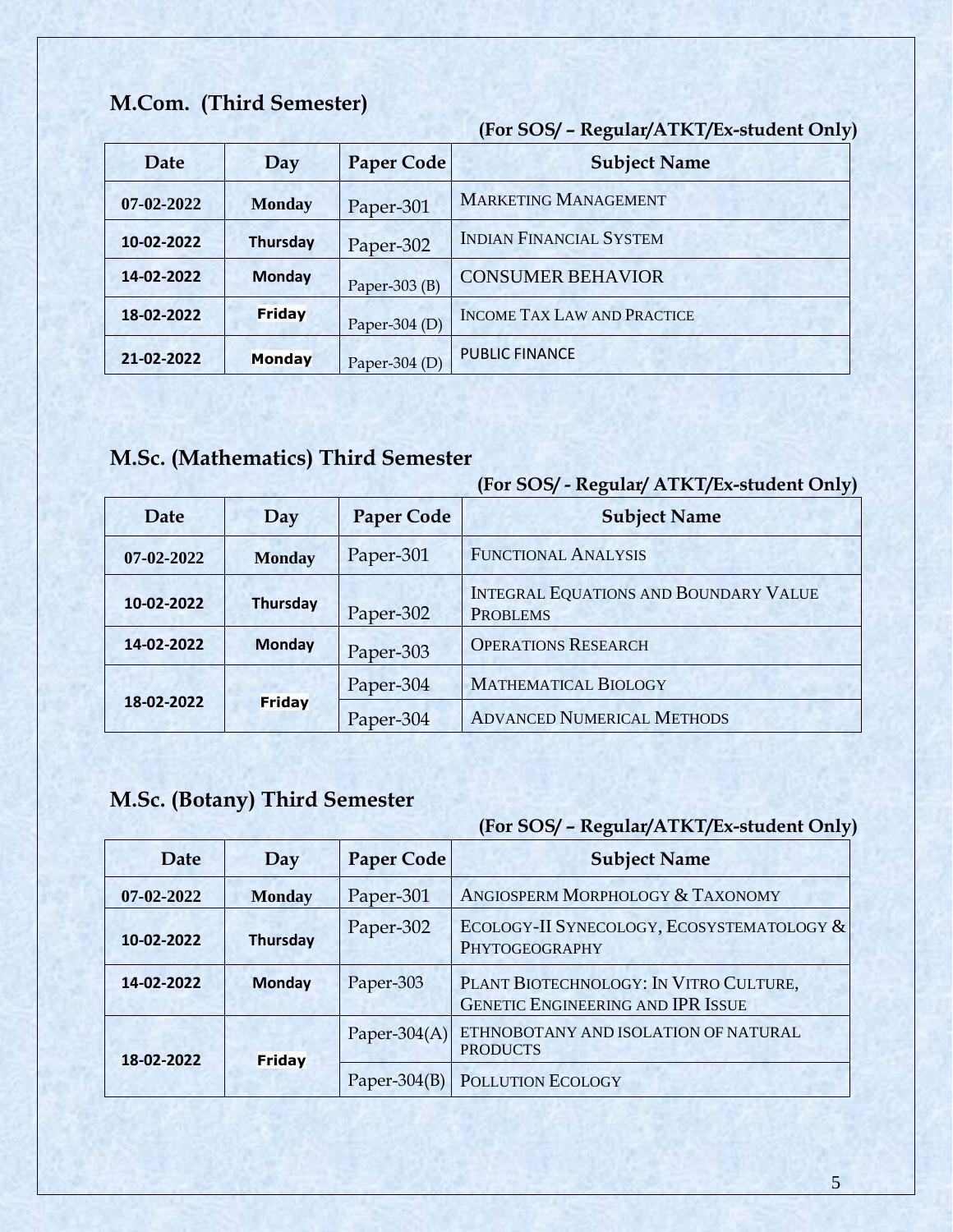| M.Sc. (Chemistry) Third Semester |                 |                   | (For SOS/ - Regular/ATKT/Ex-student Only)            |
|----------------------------------|-----------------|-------------------|------------------------------------------------------|
| Date                             | Day             | <b>Paper Code</b> | <b>Subject Name</b>                                  |
| 07-02-2022                       | <b>Monday</b>   | Paper-301         | APPLICATION OF SPECTROSCOPY (INORGANIC<br>CHEMISTRY) |
| 10-02-2022                       | <b>Thursday</b> | Paper-302         | PHOTO CHEMISTRY                                      |
| 14-02-2022                       | <b>Monday</b>   | Paper-303         | <b>ANALYTICAL CHEMISTRY</b>                          |
| 18-02-2022                       | Friday          | Paper-304         | <b>MEDICINAL CHEMISTRY</b>                           |

## **M.Sc. (Industrial Chemistry) Third Semester (Fine & Pharma)**

#### **(For SOS/ – Regular/ATKT/Ex-student Only)**

| Date       | Day             | <b>Paper Code</b> | <b>Subject Name</b>       |
|------------|-----------------|-------------------|---------------------------|
| 07-02-2022 | <b>Monday</b>   | Paper-301         | <b>SPECTROSCOPY</b>       |
| 10-02-2022 | <b>Thursday</b> | Paper-302         | ORGANIC CHEMISTRY         |
| 14-02-2022 | <b>Monday</b>   | Paper-303 $(A)$   | <b>POLYMER SCIENCE-II</b> |
|            |                 | Paper- $303(B)$   | MEDICINAL CHEMISTRY-II    |
| 18-02-2022 | Friday          | Paper-304 $(A)$   | PESTICIDES CHEMISTRY      |
|            |                 | Paper-304 $(B)$   | <b>PHARMACEUTICS</b>      |

## **M.Sc. (Biotechnology) Third Semester (For SOS/ – Regular/ATKT/Ex-student Only)**

| Date             | Day             | <b>Paper Code</b> | <b>Subject Name</b>                                              |
|------------------|-----------------|-------------------|------------------------------------------------------------------|
| $07 - 02 - 2022$ | <b>Monday</b>   | Paper-301         | <b>BIOPROCESS ENGINEERING AND MICROBIAL</b><br><b>TECHNOLOGY</b> |
| 10-02-2022       | <b>Thursday</b> | Paper-302         | <b>GENETIC ENGINEERING</b>                                       |
| 14-02-2022       | <b>Monday</b>   |                   | Paper-303(A) BIOSTATISTICS AND BIOINFORMATICS                    |
| 18-02-2022       | Friday          |                   | Paper-304(A) PLANT BIOTECHNOLOGY                                 |

## **M.Sc. (Microbiology) Third Semester (For SOS/ – Regular/ATKT/Ex-student Only)**

| Date       | Day             | <b>Paper Code</b> | <b>Subject Name</b>                     |
|------------|-----------------|-------------------|-----------------------------------------|
| 07-02-2022 | <b>Monday</b>   | Paper-301         | MEDICAL AND PHARMACEUTICAL MICROBIOLOGY |
| 10-02-2022 | <b>Thursday</b> | Paper-302         | FERMENTATION AND MICROBIAL TECHNOLOGY   |
| 14-02-2022 | <b>Monday</b>   | Paper-303         | <b>RECOMBINANT DNA TECHNOLOGY</b>       |
| 18-02-2022 | Friday          | Paper-304         | ENVIRONMENTAL MICROBIOLOGY              |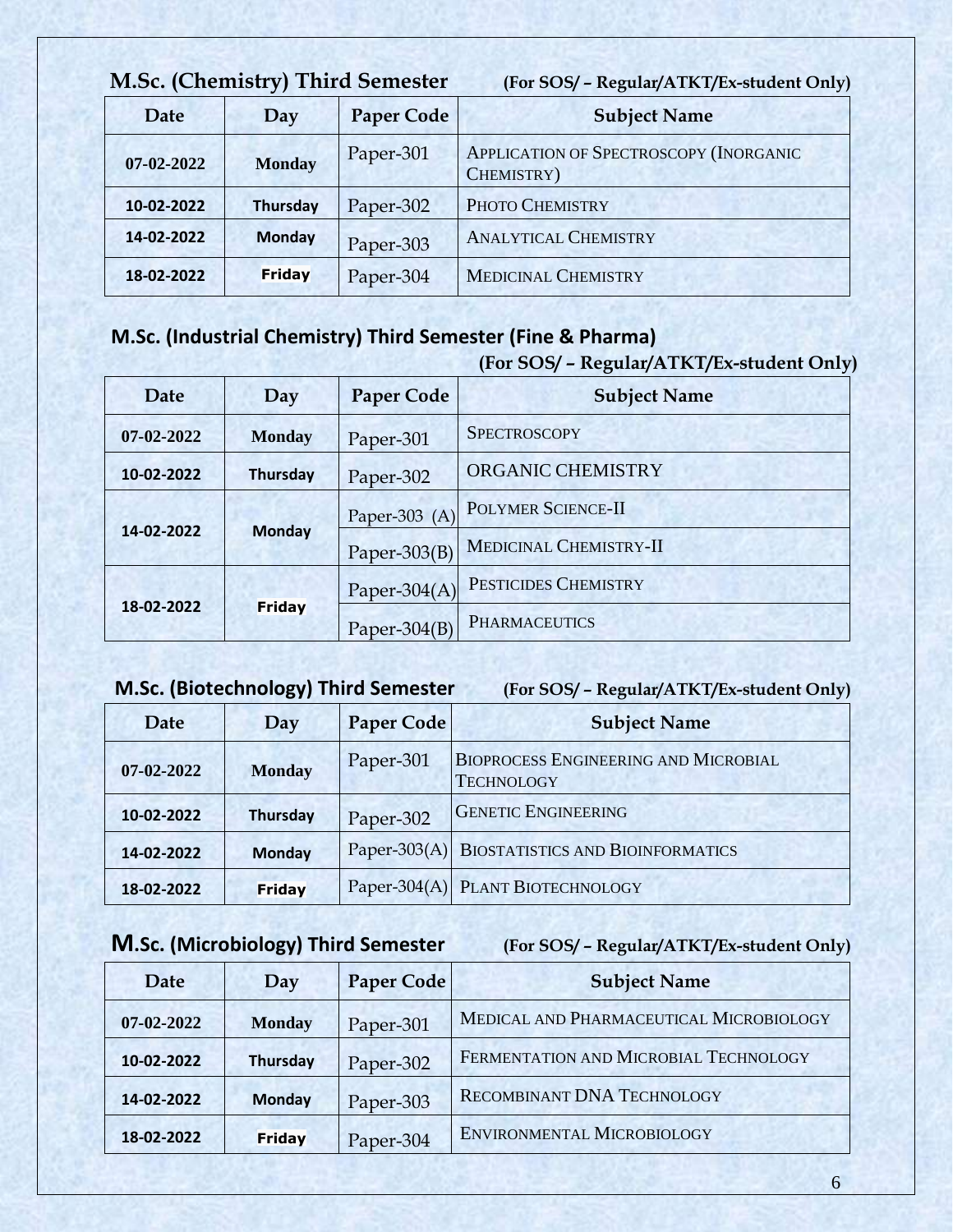|            |                 |                   | (For SOS/ - Regular/ATKT/Ex-student Only) |
|------------|-----------------|-------------------|-------------------------------------------|
| Date       | Day             | <b>Paper Code</b> | <b>Subject Name</b>                       |
| 07-02-2022 | <b>Monday</b>   | Paper-301         | <b>THEORY OF COMPUTATION</b>              |
| 10-02-2022 | <b>Thursday</b> | Paper-302         | OBJECT ORIENTED PROGRAMMING WITH JAVA     |
| 14-02-2022 | <b>Monday</b>   | Paper-303         | <b>TECHNIQUES OF OPERATION RESEARCH</b>   |
| 18-02-2022 | <b>Friday</b>   | Paper-305         | <b>MODELLING AND SIMULATIONS</b>          |
|            |                 | Paper-306         | PROGRAMMING IN HTML, CSS & PHP            |
| 21-02-2022 | Monday          | Paper-307         | <b>ARTIFICIAL INTELLIGENCE</b>            |

#### **M.Sc. (Computer Science) Third Semester**

#### **M.Sc. (Food Technology) Third Semester**

## **(For SOS/ – Regular/ATKT/Ex-student Only)**  Date Day Paper Code Subject Name **07-02-2022 Monday** Paper-301 PROCESSING OF CEREALS, LEGUMES, OILSEED AND SUGAR CROPS 10-02-2022 | Thursday | Paper-302 | DAIRY TECHNOLOGY **14-02-2022 | Monday Paper-303 | MEAT, FISH AND POULTRY PRODUCTS 18-02-2022 Friday Paper-304 FOOD ADDITIVES, SPICE AND FLAVOR TECHNOLOGY**

#### **M.Sc. (Environmental Science) Third Semester**

#### **(For SOS/ – Regular/ATKT/Ex-student Only)**

|            |                 |                   | <u>,</u>                                                         |
|------------|-----------------|-------------------|------------------------------------------------------------------|
| Date       | Day             | <b>Paper Code</b> | <b>Subject Name</b>                                              |
| 07-02-2022 | <b>Monday</b>   | Paper-301         | BIOTECHNOLOGY TOXICOLOGY & ENVI. MNGT.                           |
| 10-02-2022 | <b>Thursday</b> | Paper-302         | ENVIRONMENTAL ADMINISTRATION LAW AND JUDICIAL<br><b>ATTITUDE</b> |
| 14-02-2022 | <b>Monday</b>   | Paper-303         | REMOTE SENSING IN ENVIRONMENTAL SCIECNE                          |
| 18-02-2022 | Friday          | Paper-304         | ENVIRONMENTAL ECONOMICS                                          |

#### **M.Sc. (Pharmaceutical Chemistry) Third Sem.**

|                  |               |                   | JI.                             |
|------------------|---------------|-------------------|---------------------------------|
| <b>Date</b>      | Day           | <b>Paper Code</b> | <b>Subject Name</b>             |
| $07 - 02 - 2022$ | <b>Monday</b> | Paper-301         | <b>MEDICINAL CHEMISTRY</b>      |
| 10-02-2022       | Thursday      | Paper-302         | PRINCIPLES OF PHARMACOLOGY      |
| 14-02-2022       | <b>Monday</b> | Paper-303         | PRINCIPLES OF DRUG DEVELOPMENT  |
| 18-02-2022       | Friday        |                   | ADVANCED INSTRUMENTAL METHODS & |
|                  |               | Paper-304         | PHARMACEUTICAL BIOTECHNOLOGY    |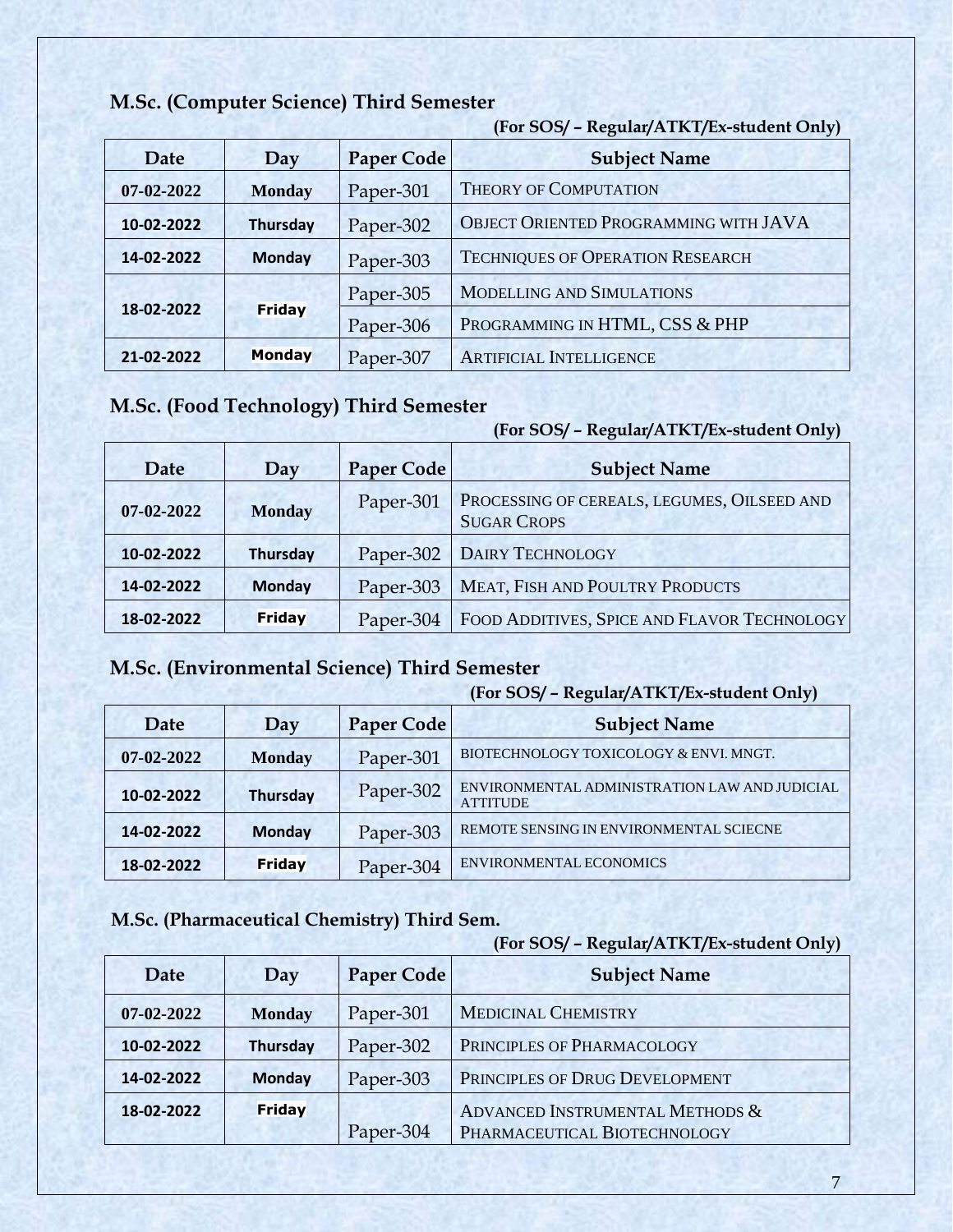| M.Sc. (ICA) Third Sem. |                 | (For SOS/ - Regular/ ATKT/Ex-student Only) |                                                                     |
|------------------------|-----------------|--------------------------------------------|---------------------------------------------------------------------|
| Date                   | Day             | <b>Paper Code</b>                          | <b>Subject Name</b>                                                 |
| 07-02-2022             | <b>Monday</b>   | Paper-301                                  | <b>INDUSTRIAL ANALYSIS-I</b>                                        |
| 10-02-2022             | <b>Thursday</b> | Paper-301                                  | <b>MEDICINAL CHEMISTRY</b>                                          |
| 14-02-2022             | <b>Monday</b>   | Paper-302                                  | TOTAL QUALITY MANAGEMENT & ISO 9000                                 |
| 18-02-2022             | Friday          | Paper-303                                  | <b>INDUSTRIAL ANALYSIS-II</b>                                       |
| 21-02-2022             | <b>Monday</b>   | Paper-304                                  | <b>ADVANCED INSTRUMENTAL METHODS OF</b><br><b>CHEMICAL ANALYSIS</b> |

#### **M.Sc. (Environmental Chemistry) Third Sem.**

## **(For SOS/ – Regular/ATKT/Ex-student Only)**

| Date             | Day             | <b>Paper Code</b> | <b>Subject Name</b>                                                  |
|------------------|-----------------|-------------------|----------------------------------------------------------------------|
| $07 - 02 - 2022$ | <b>Monday</b>   | Paper-301         | INDUSTRIAL WASTE AND WATER TREATMENT                                 |
| 10-02-2022       | <b>Thursday</b> | Paper-302         | ENVIRONMENTAL TOXICOLOGY & ENVIRONMENTAL<br><b>IMPACT ASSESSMENT</b> |
| 14-02-2022       | <b>Monday</b>   | Paper-303         | ENERGY AND ENVIRONMENTAL GEOCHEMISTRY                                |
| 18-02-2022       | <b>Friday</b>   | Paper-304         | <b>ATMOSPHERIC CHEMISTRY</b>                                         |

## **M.Sc. (Geology) Third Semester (For SOS/ – Regular/ATKT/Ex-student Only)**

| Date             | Day             | <b>Paper Code</b> |                                                         |
|------------------|-----------------|-------------------|---------------------------------------------------------|
| $07 - 02 - 2022$ | <b>Monday</b>   | Paper-301         | ORE GEOLOGY AND MINING GEOLOGY                          |
| 10-02-2022       | <b>Thursday</b> | Paper-302         | INDIAN MINERAL DEPOSITS AND MINERAL<br><b>ECONOMICS</b> |
| 14-02-2022       | <b>Monday</b>   | Paper-303         | MINERAL EXPLORATION AND MINERAL<br><b>BENEFICIATION</b> |
| 18-02-2022       | Friday          | Paper-305         | REMOTE SENSING IN GEOENVIRONMENTAL SCIENCE              |

## **M.Sc. (Remote Sensing & GIS) Third Semester**

| Date       | Day           | <b>Paper Code</b> | <b>Subject Name</b>                                                       |
|------------|---------------|-------------------|---------------------------------------------------------------------------|
| 07-02-2022 | <b>Monday</b> | Paper-301         | <b>REMOTE SENSING IN WATER RESOURCES</b>                                  |
| 10-02-2022 | Thursday      | Paper-302         | REMOTE SENSING IN AGRICULTURE, SOIL AND LAND<br><b>EVALUATION STUDIES</b> |
| 14-02-2022 | <b>Monday</b> | Paper-303         | <b>REMOTE SENSING IN FORESTRY</b>                                         |
| 18-02-2022 | Friday        | Paper-304         | REMOTE SENSING IN MARINE SCIENCES                                         |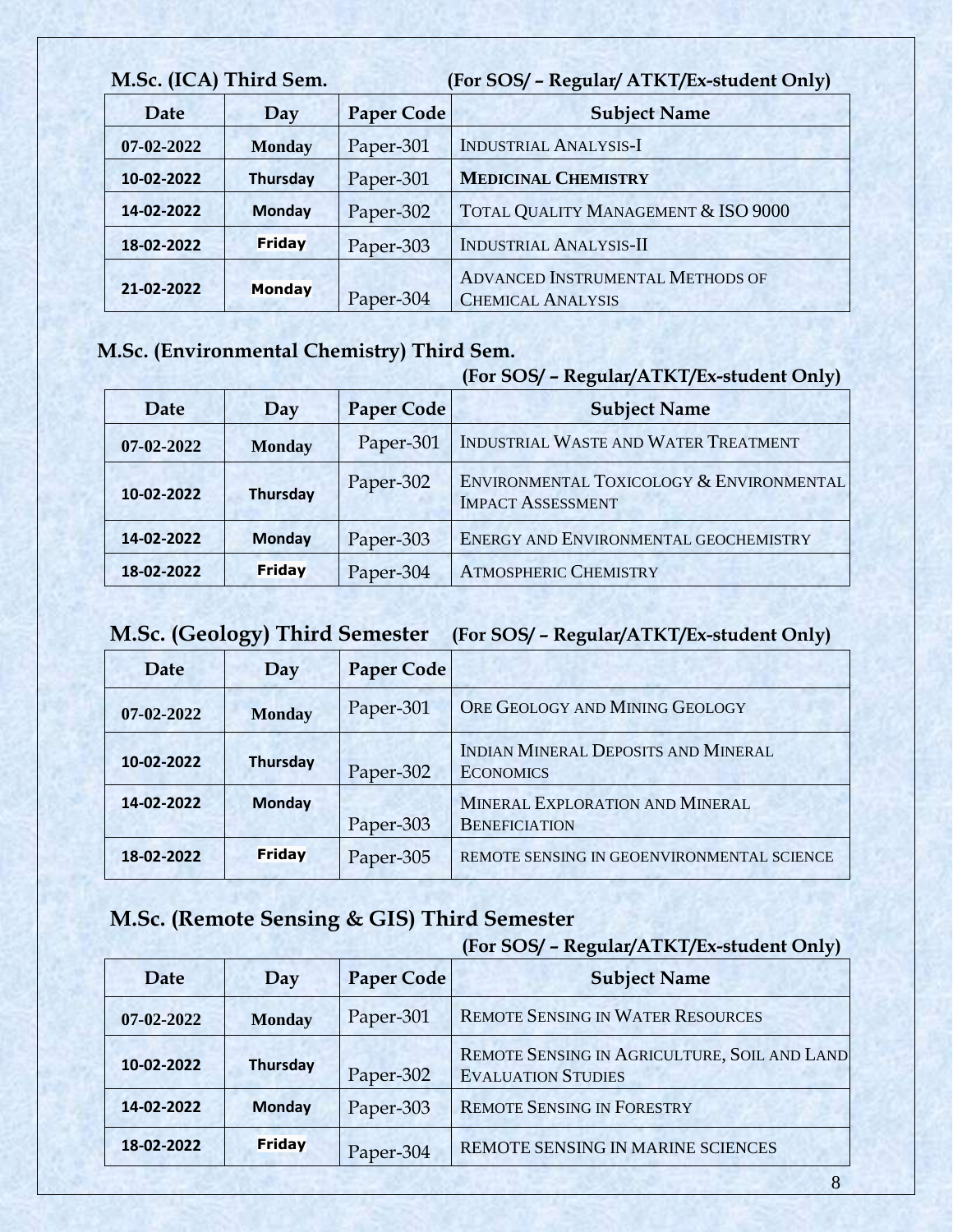| <b>M.Sc. (Physics) Third Semester</b> |                 |                                  | (For SOS/ - Regular/ Ex-student Only)      |
|---------------------------------------|-----------------|----------------------------------|--------------------------------------------|
| Date                                  | Day             | <b>Paper Code</b>                | <b>Subject Name</b>                        |
| $07 - 02 - 2022$                      | <b>Monday</b>   | Paper-301                        | <b>QUANTUM MECHANICS AND APPROXIMATION</b> |
| 10-02-2022                            | <b>Thursday</b> | Paper-302                        | ATOMIC PHYSICS AND MOLECULAR SPECTROSCOPY  |
| 14-02-2022                            | <b>Monday</b>   | Paper-303                        | CONDENSED MATTER PHYSICS - II              |
| 18-02-2022                            |                 | Paper-304                        | MICROWAVE AND OPTICAL COMMUNICATION        |
|                                       | Friday          | MATERIALS SCIENCE-I<br>Paper-305 |                                            |
|                                       |                 | Paper-306                        | ASSEMBLY LANGUAGE AND JAVA PROGRAMING      |

## **M.Sc. (Zoology) Third Semester (For SOS/ – Regular/ Ex-student Only)**

| <b>Date</b>      | Day           | <b>Paper Code</b> | <b>Subject Name</b>                                   |
|------------------|---------------|-------------------|-------------------------------------------------------|
| $07 - 02 - 2022$ | <b>Monday</b> | Paper-301         | <b>Developmental Biology</b>                          |
| 10-02-2022       | Thursday      | Paper-302         | Mammalian Physiology and Endocrinology                |
| 14-02-2022       | <b>Monday</b> | Paper-303 $(A)$   | Fish Reproduction Breeding and Biotechnological Tools |
|                  |               | Paper-303 $(B)$   | <b>Cellular and Molecular Neurobiology</b>            |
|                  |               | Paper-303 $(C)$   | General and Molecular Endocrinology                   |
| 18-02-2022       |               | Paper-304 $(A)$   | <b>Fish Physiology</b>                                |
|                  | Friday        | Paper-304 $(B)$   | Methods in Molecular Genetic Analysis                 |
|                  |               | Paper-304 $(C)$   | <b>Female Reproduction</b>                            |

## **M.Sc. (Biochemistry) Third Semester (For SOS/ – Regular/ Ex-student Only)**

| Date       | J 1<br>Day      | <b>Paper Code</b> | <b>Subject Name</b>                              |
|------------|-----------------|-------------------|--------------------------------------------------|
| 07-02-2022 | <b>Monday</b>   | Paper-301         | <b>GENETIC ENGINEERING</b>                       |
| 10-02-2022 | <b>Thursday</b> | Paper-302         | PLANT BIOCHEMISTRY                               |
| 14-02-2022 | <b>Monday</b>   |                   | Paper-303(A) CLINICAL BIOCHEMISTRY AND NUTRITION |
| 18-02-2022 | Friday          | Paper-304         | PHYSIOLOGY AND ENDOCRINOLOGY                     |